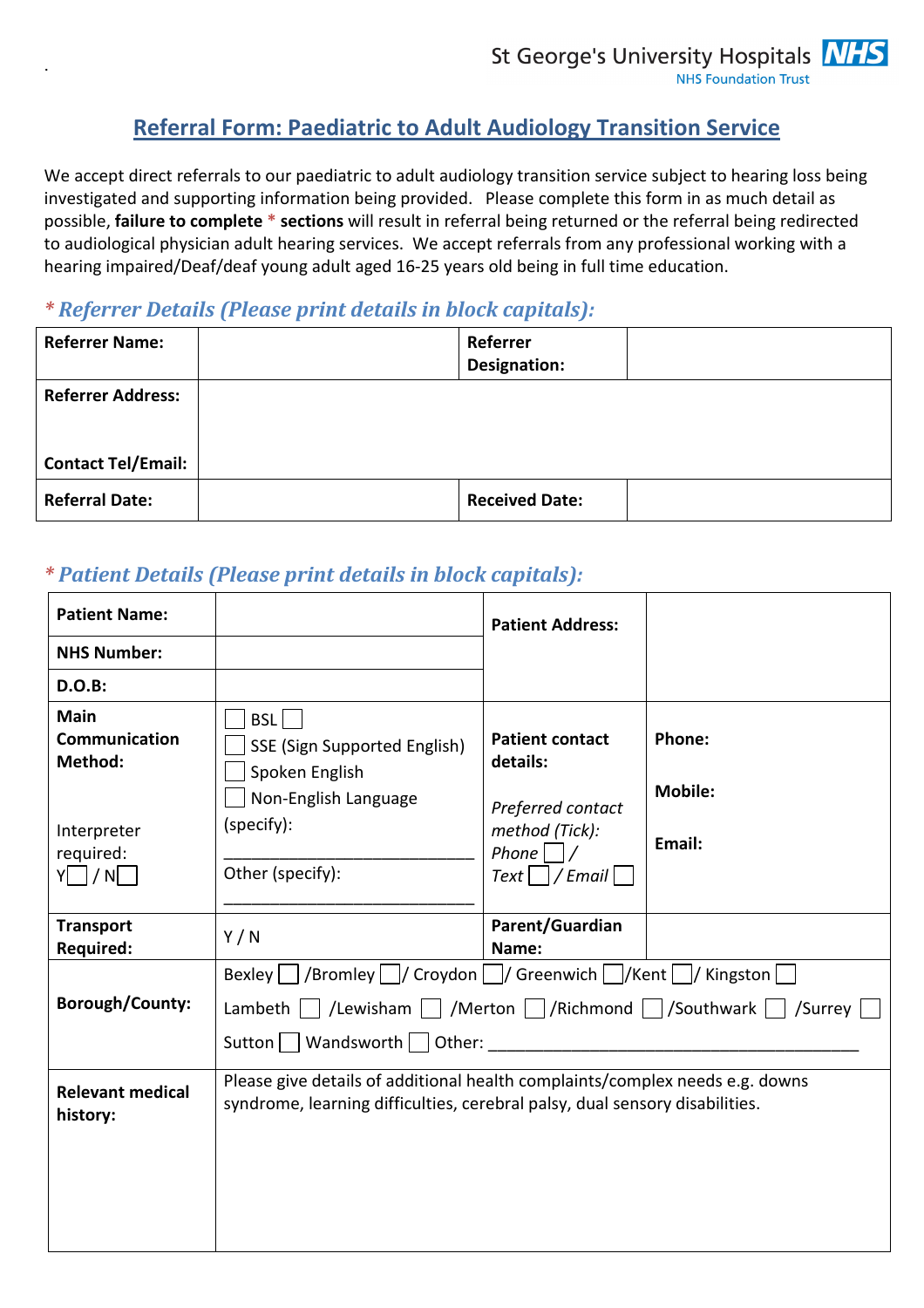

St George's University Hospitals **NHS** 

# *\* Paediatric Audiology Service Details:*

.

| <b>Name of Department:</b>              |                                |  |
|-----------------------------------------|--------------------------------|--|
| <b>Address of Department:</b>           |                                |  |
| <b>Date Hearing Loss</b><br>Identified: | <b>Planned Transition Age:</b> |  |

Please enclose copy of most recent audiology report.

## *\* Most Recent Hearing Assessment:*

| Date of last hearing test:                |                                                                                                                                    |                     | <b>Test Method:</b>                                                                                                 |        |                                      | <b>ABR</b><br>PTA<br>BOA<br><b>VRA</b><br>(describe:                                                      | Play Audiometry<br>Other |                                 |                      |                                                                                                                          |
|-------------------------------------------|------------------------------------------------------------------------------------------------------------------------------------|---------------------|---------------------------------------------------------------------------------------------------------------------|--------|--------------------------------------|-----------------------------------------------------------------------------------------------------------|--------------------------|---------------------------------|----------------------|--------------------------------------------------------------------------------------------------------------------------|
| Comments on test method/reliability:      |                                                                                                                                    |                     |                                                                                                                     |        |                                      |                                                                                                           |                          |                                 |                      |                                                                                                                          |
| Otoscopy:                                 |                                                                                                                                    | Right:              |                                                                                                                     |        |                                      | Left:                                                                                                     |                          |                                 |                      |                                                                                                                          |
| Tympanometry:                             |                                                                                                                                    | Right:              |                                                                                                                     |        |                                      | Left:                                                                                                     |                          |                                 |                      |                                                                                                                          |
| <b>Otoacoustic Emissions:</b>             |                                                                                                                                    | Right:              |                                                                                                                     |        |                                      | Left:                                                                                                     |                          |                                 |                      |                                                                                                                          |
| <b>Hearing Thresholds:</b><br>Transducer: | Thresholds measured in: $dBHL$ / $dBA$<br>NA  <br>125Hz                                                                            | Insert Tip<br>250Hz | [mark (m) for all masked thresholds]<br>500Hz                                                                       | 1000Hz | Insert coupled to earmould<br>2000Hz | 3000Hz                                                                                                    |                          | <b>TDH</b> headphones<br>4000Hz | 6000Hz               | 8000Hz                                                                                                                   |
| Soundfield:                               |                                                                                                                                    |                     |                                                                                                                     |        |                                      |                                                                                                           |                          |                                 |                      |                                                                                                                          |
| <b>Right:</b>                             | 250<br>500<br>125<br>$-10$<br>$\mathbf 0$<br>10<br>20<br>30<br>40<br>50<br>60<br>70<br>80<br>90<br>100<br>110<br>120<br>130<br>140 | 1000<br>2000        | 4000<br>8000<br>$-10$<br>0<br>10<br>20<br>30<br>40<br>50<br>60<br>70<br>80<br>90<br>100<br>110<br>120<br>130<br>140 |        | Left:                                | $-10$<br>$\circ$<br>10<br>20<br>30<br>40<br>50<br>60<br>70<br>80<br>90<br>100<br>110<br>120<br>130<br>140 | 125                      | 250<br>500<br>1000              | 2000<br>4000<br>8000 | $-10$<br>$\pmb{0}$<br>10 <sub>1</sub><br>20<br>30<br>40<br>50<br>60<br>70<br>80<br>90<br>100<br>110<br>120<br>130<br>140 |

# *\* Amplification Details:*

| <b>Current amplification:</b> | Right only $\vert$ / Left only $\vert$ / Bilateral $\vert$ / (Bi)CROS $\vert$<br> / None |       |  |
|-------------------------------|------------------------------------------------------------------------------------------|-------|--|
| Make & Model:                 | Right:                                                                                   | Left: |  |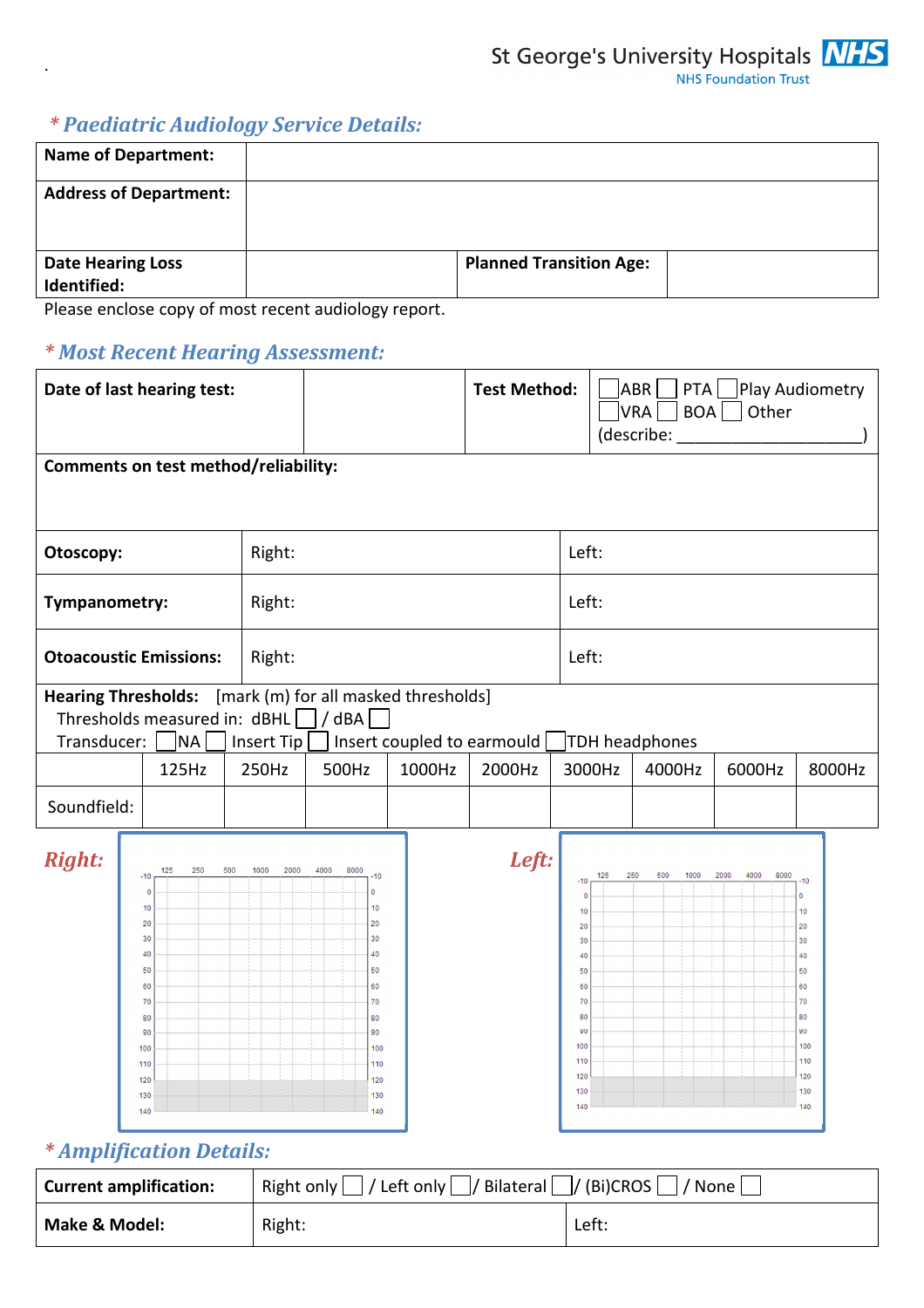# St George's University Hospitals **NHS**

| <b>Device Type:</b>        |                                   | Right: BTE / ITE / N/A           |            |                                               | Left: $\Box$ BTE / $\Box$ ITE / $\Box$ N/A |                                 |  |
|----------------------------|-----------------------------------|----------------------------------|------------|-----------------------------------------------|--------------------------------------------|---------------------------------|--|
|                            | Date amplification fitted:        | Right:                           |            |                                               | Left:                                      |                                 |  |
| <b>Earmoulds/Open Fit:</b> |                                   | Right ear: earmould     Open Fit |            | Left ear: earmould $\vert$ / Open Fit $\vert$ |                                            |                                 |  |
|                            | Earmould details: (If applicable) |                                  |            |                                               |                                            |                                 |  |
|                            | Earmould type:                    |                                  | Tube type: |                                               | Vent Size:                                 | Modifications: (e.g. tube lock) |  |
| Right ear                  |                                   |                                  |            |                                               |                                            |                                 |  |
| Left ear:                  |                                   |                                  |            |                                               |                                            |                                 |  |

#### **Open fit details (if applicable)**

|            | Size: | Dome/custom Top details: |
|------------|-------|--------------------------|
| Right ear: |       |                          |
| Left ear:  |       |                          |

### **Hearing aids Settings:**

.

| --<br>Prescription | Programs: | Volume   | Comments on features e.g. | Date last verified |
|--------------------|-----------|----------|---------------------------|--------------------|
|                    |           | control: | NLFC active/e2e disabled: | through REMs:      |
|                    | P1:       |          |                           |                    |
|                    | P2:       |          |                           |                    |
|                    | P3:       |          |                           |                    |

If using Phonak hearing aids on target platform, please export to file a copy of the latest settings and email them across from NHS.Net to NHS.Net to: **stgh-tr.audiology@nhs.net**

### *Education, Work & Training Plans:*

| <b>Currently in:</b>                       | Work $/ \Box$ Education $\Box$ Training                                        | <b>If Education/Training</b> |
|--------------------------------------------|--------------------------------------------------------------------------------|------------------------------|
|                                            | Details:                                                                       | when will this finish:       |
|                                            |                                                                                |                              |
|                                            |                                                                                |                              |
|                                            | Please give details of future plans for work & education:                      |                              |
|                                            |                                                                                |                              |
|                                            |                                                                                |                              |
|                                            |                                                                                |                              |
|                                            |                                                                                |                              |
| <b>Current Living</b><br><b>Situation:</b> | Living with parents $\Box$ / Living independently $\Box$ / University $\Box$ / |                              |
|                                            | Assisted living facility $\Box$ / Full time care facility $\Box$               |                              |
|                                            | Details:                                                                       |                              |
|                                            |                                                                                |                              |
|                                            |                                                                                |                              |
| Keyworker:                                 |                                                                                |                              |
| Name & Contact details:                    |                                                                                |                              |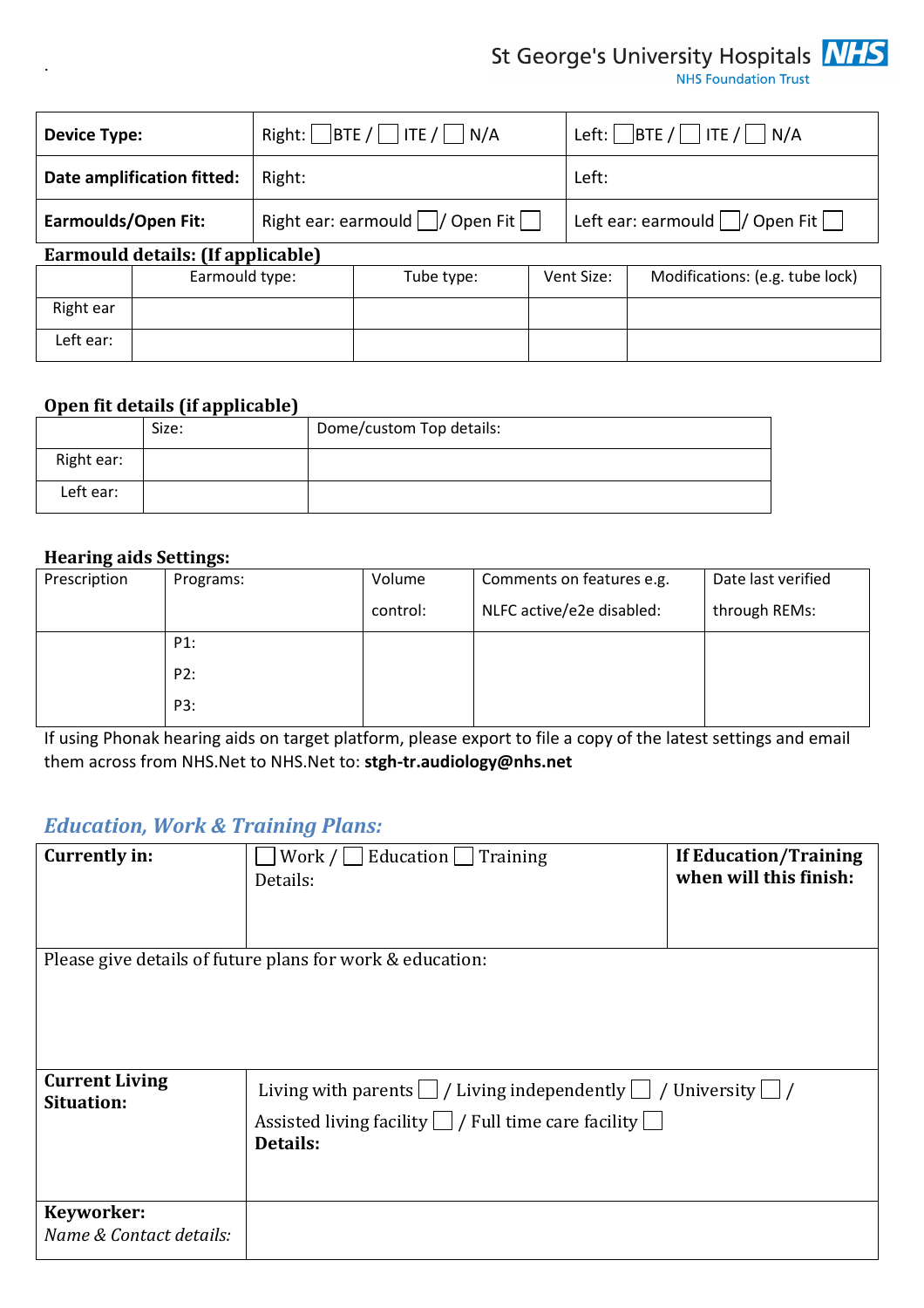

St George's University Hospitals **NHS** 

| Parent/guardian with   | Name:           |
|------------------------|-----------------|
| parental               | Address:        |
| responsibility / Legal | Contact Tel No: |
| guardianship/Power     |                 |
| of Attorney            |                 |

# *\* Previous Otology Episodes & Aetiological Investigations:*

.

|                                                     | Details:<br>Y<br>/ N                    |                                                     |  |  |  |
|-----------------------------------------------------|-----------------------------------------|-----------------------------------------------------|--|--|--|
| <b>Previous ear surgeries:</b>                      | Currently under care of ENT: $Y \cap N$ |                                                     |  |  |  |
|                                                     |                                         | $Y \cup / N \cup$ Date referred for investigations: |  |  |  |
| <b>Aetiological</b><br>investigations<br>completed: | Details of outstanding investigations:  |                                                     |  |  |  |
|                                                     | Reason if not completed:                |                                                     |  |  |  |
|                                                     | Clinician who completed investigations: |                                                     |  |  |  |
| <b>Cause of hearing loss:</b>                       |                                         |                                                     |  |  |  |
|                                                     | <b>Blood Tests:</b>                     |                                                     |  |  |  |
|                                                     | CMV:                                    |                                                     |  |  |  |
| <b>Aetiological</b>                                 | <b>Genetics:</b>                        |                                                     |  |  |  |
| <b>Investigations results:</b>                      | <b>MRI/CT Scan:</b>                     |                                                     |  |  |  |
|                                                     | Opthalmology:                           |                                                     |  |  |  |
|                                                     | <b>Kidney Scan:</b>                     |                                                     |  |  |  |
|                                                     | Other (specify):                        |                                                     |  |  |  |

*\* Health and Care Professions involved in patients care (consent from patient should be obtained before information is shared below):* 

| <b>Sensory Support</b> | Borough/County         |
|------------------------|------------------------|
| Service:               | Named TOD              |
|                        | <b>Contact Address</b> |
|                        | Contact Tel            |
|                        |                        |